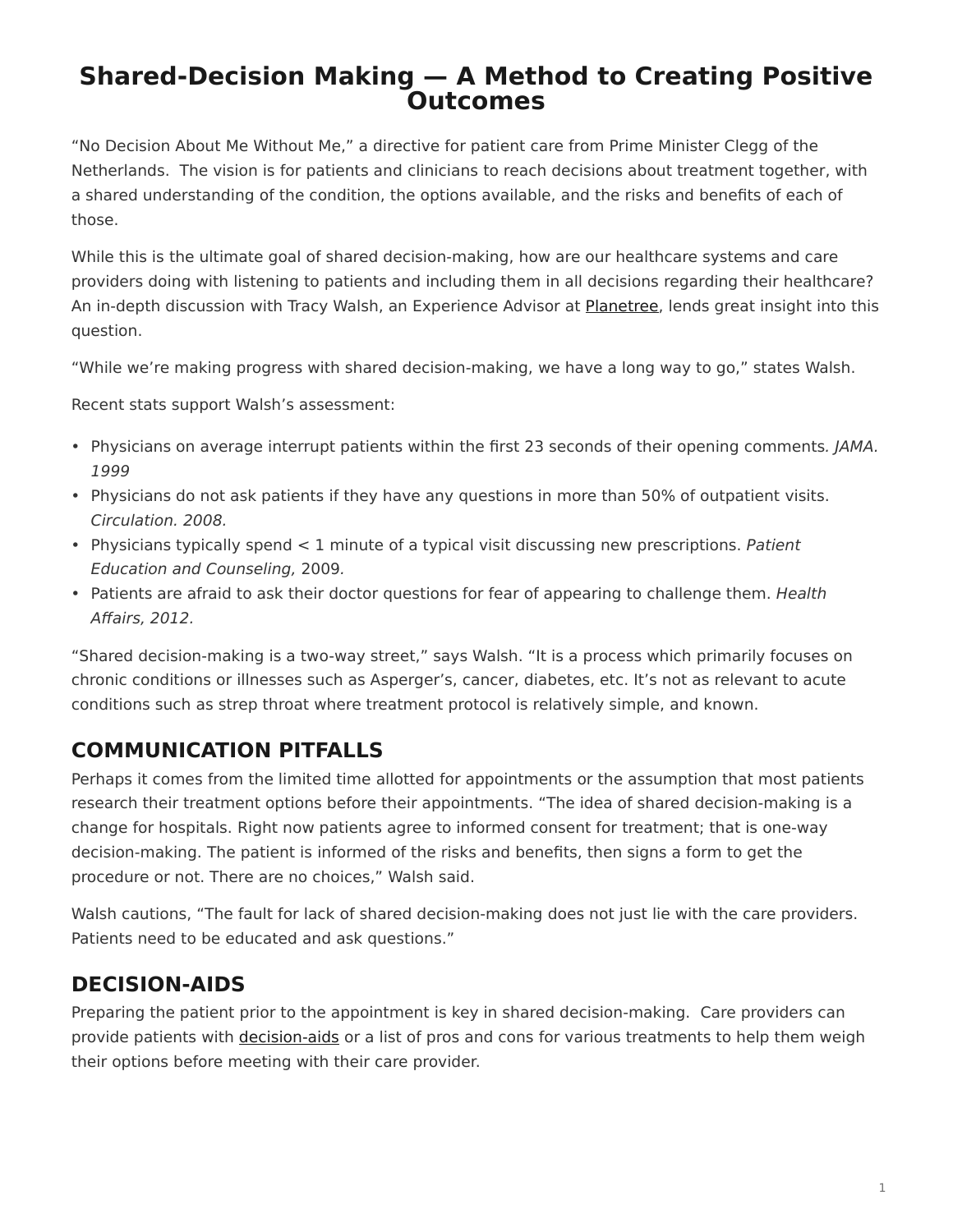The benefit? Knowing treatment options ahead of time enables patients to come to their appointments educated and well versed in the topic(s) needing to be discussed. It actually creates the opportunity for the care provider appointment to be more productive, generating engaged discussions between care providers and patients that result in mutual agreement about treatments.

#### **IMPLEMENTING A PROCESS**

There are many questions about providing patients with information:

- How do we help healthcare organizations implement processes to provide patient information?
- At what point does the patient receive the decision-aid (at home, in the waiting room, how and where)?
- Who ensures the patient understands the aid?
- What format is the aid? Online info, handout, or video?

Planetree is successfully working with healthcare organizations to find the best solutions for implementing decision-aids and creating processes that work based on patient populations. There is no single aid that works for all organizations. They are tailored to fit the uniqueness of each organization and specialty.

"While care providers have often provided information on treatments," said Walsh, "they need to think about the training required to successfully educate patients as well as how and when to use which tools."

The following graphic demonstrates the disconnect between care providers who think they are providing shared decision-making vs. the impressions of patients.

"If you talk with those in organizations that aren't really implementing shared decision-making, they'll often tell you they are using it and that they don't have time to implement any additional tools," comments Walsh. Perhaps this is true, but in reality giving the tools to patients in advance may result in better treatments. Yet, it's difficult for organizations to change processes.

## **WHAT THE FUTURE HOLDS**

Effective, good medicine and research support the use of shared decision-making. "In the future, physicians are going to be trained in medical school on shared decision-making, decision-aids, and how to implement processes to better support patient-care provider communication," states Walsh.

In the meantime, patients need to realize there are often other choices to be explored regarding their care. They need to be very engaged in their own care — researching options to help make tough decisions. While putting the burden on patients to be proactive can be overwhelming, and even emotional, there are online resources and apps available to help, including [PatientsLikeMe](http://www.patientslikeme.com/), and those specific to healthcare systems such as MediPlanner.